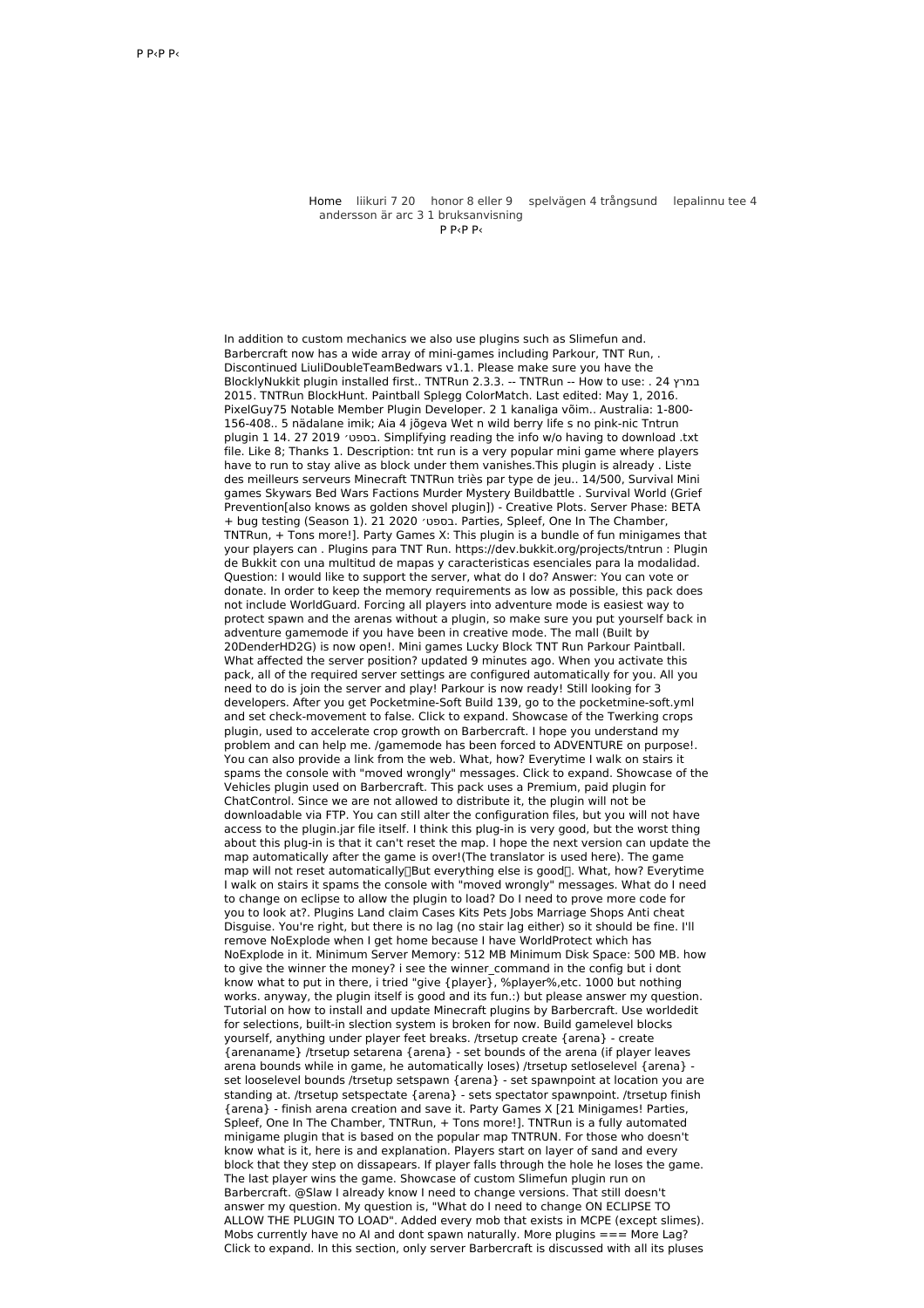and minuses. Advertising, swearing and insults are forbidden. 14.06 15:56:36 [Server] INFO org.bukkit.plugin.InvalidPluginException:

java.lang.UnsupportedClassVersionError: me/spoonle/fsp/FirstSpigotPlugin has been compiled by a more recent version of the Java Runtime (class file version 55.0), this version of the Java Runtime only recognizes class file versions up to 52.0. ASEAN Afghanistan African Union(OAS) Albania Algeria American Samoa Andorra Angola Anguilla Antarctica Antigua & Barbuda Arab League Argentina Armenia Aruba Australia Austria Azerbaijan Bahamas Bahrain Bangladesh Barbados Belarus Belgium Belize Benin Bermuda Bhutan Bolivia Bosnia & Herzegovina Botswana Brazil Brunei Bulgaria Burkina Faso Burundi CARICOM CIS Cambodja Cameroon Canada Cape Verde Cayman Islands Central African Republic Chad Chile China Colombia Commonwealth Comoros Congo-Brazzaville Congo-Kinshasa(Zaire) Cook Islands Costa Rica Cote d'Ivoire Croatia Cuba Cyprus Czech Republic Denmark Djibouti Dominica Dominican Republic Ecuador Egypt El Salvador England Equatorial Guinea Eritrea Estonia Ethiopia European Union Faroes Fiji Finland France Gabon Gambia Georgia Germany Ghana Gibraltar Greece Greenland Grenada Guadeloupe Guam Guatemala Guernsey Guinea-Bissau Guinea Guyana Haiti Honduras Hong Kong Hungary Iceland India Indonesia Iran Iraq Ireland Islamic Conference Isle of Man Israel Italia Jamaica Japan Jersey Jordan Kazakhstan Kenya Kiribati Kosovo Kuwait Kyrgyzstan Laos Latvia Lebanon Lesotho Liberia Libya Liechtenstein Luxembourg Macao Macedonia Madagascar Malawi Malaysia Maldives Mali Malta Marshall Islands Martinique Mauritania Mauritius Mexico Micronesia Moldova Monaco Mongolia Montenegro Montserrat Morocco Mozambique Myanmar(Burma) NATO Namibia Nauru Nepal Netherlands Antilles Netherlands New Caledonia New Zealand Nicaragua Niger Nigeria North Korea Northern Cyprus Northern Ireland Norway OPEC Olimpic Movement Oman Pakistan Palau Palestine Panama Papua New Guinea Paraguay Peru Philippines Poland Portugal Puerto Rico Qatar Red Cross Republic of Lithuania Reunion Romania Russian Federation Rwanda Saint Lucia Samoa San Marino Sao Tome & Principe Saudi Arabia Scotland Senegal Serbia(Yugoslavia) Seychelles Sierra Leone Singapore Slovakia Slovenia Solomon Islands Somalia Somaliland South Africa South Korea Spain Sri Lanka St Kitts & Nevis St Vincent & the Grenadines Sudan Suriname Swaziland Sweden Switze. This is a list of all available placeholders. A downloadcommand for the extension can be found at the area of the placeholder. If the command itself isn't there and NO DOWNLOAD COMMAND instead is shown, then it means, that the plugin actually has the placeholders hard-coded into them and doesn't require a manual download of any expansion. Modos: skywars survival buildbattle TeamSkywars TNTrun 1vs1 EggWars jail arenaPVP kitPVP. Modos: skyblock survival vanilla skywars CTW custom tecnico 1vs1 Quests CTF. Advent Season (Advent Calendar & Christmas Mail & St. Nicholas). Huge Update! Achievements, Map Rotation, Bungee (or not) Mode, and more!. The most feature packed, up to date auction plugin on Spigot. 1.8-1.15 support in a single jar. Modos: creativo skyblock skywars survival 1vs1 arenaPVP UHC vanilla bedwars EggWars RPG kitPVP factions tecnico Marriage anihilation. Modos: buildbattle thetowers escapadelabestia creativo factions jail kitPVP SG 1vs1 parcelas survival skywars EggWars skyblock mobarena anihilation Luckyisland drawmything HG CTW bedwars vani. Alows you to change the output based on what other placeholders return. Modos: arenaPVP bedwars Marriage MODS skyblock survival vanilla 1vs1 pixelmon prophunt skywars Quests factions TNTrun. Modos: defiendelavilla escapadelabestia Kingdoms skyblock survival towny vanilla. 1.5 1.6 1.7 1.8 1.9 1.10 1.11 1.12 1.13 1.14 1.15 1.16 1.17. ULTIMATE CORE SKILLS, COLLECTIONS, ENCHANTS, PETS, RUNES, ALCHEMY, ANVIL, TALISMANS, DRAGON & MORE. Modos: 1vs1 arenaPVP bedwars buildbattle EggWars jail parcelas skyblock skywars survival UHC. Easter eggs is a complete solution to add any sort of easter eggs to your server. Allows you to show, how many players are online on the entire network, or just on a specific server. This process is automatic. Your browser will redirect to your requested content shortly. %Advancements % %Advancements\_player ;% %Advancements\_list% %Advancements\_list % %Advancements\_playerList\_% %Advancements\_playerList\_,% %Advancements\_listFormat% %Advancements\_playerListFormat\_% %Advancements\_completedAmount% %Advancements\_completedAmount % %Advancements\_playerCompletedAmount % %Advancements\_playerCompletedAmount\_,% %Advancements\_remainingAmount% %Advancements\_remainingAmount\_% %Advancements\_playerRemainingAmount\_% %Advancements\_playerRemainingAmount\_,%. 1vs1 anihilation arenaPVP bedwars bombercraft bowspleef bowwarfare buildbattle buildmything carreras civcraft climbup colors creativo CTF CTW custom deathmatch deathrun defiendelavilla DragonBall dragonEscape drawmything DTN DTP EggWars escapadelabestia factions FFA FORGE goldrush GTA hardcore HG infected jail Kingdoms kitPVP Luckyisland Marriage MHC microbattles minez mobarena MODS MurderMistery OITC paintball parcelas parkour pixelmon pizzaspleef prophunt puentes quake Quests ragegames RDLP RPG RushWars seabattle SG skyblock skygrid skyguns skywars Slimefun splatoon spleef splegg squidgames survival TeamSkywars tecnico thetowers thewalkingdead thewalls TNTrun TNTtag towny TTT turfwars UHC vampirez vanilla. Modos: 1vs1 jail parcelas skyblock survival RPG vanilla. Modos: Marriage mobarena MurderMistery Quests skyblock skywars survival TeamSkywars. Paintball [8 GAMES IN 1] TDM, FFA, CTF, DTC, RTF, KC, LTS, DOM. Modos: factions parcelas parkour skywars survival vanilla hardcore skyblock buildbattle FFA. Modularized Skyblock Core +15 Plugins (Best core on the market). 1.8-1.17 Works with Villagers Custom enchants in Enchant Table Spawn Enchants as random loot. [\$150] WineSpigot 1.8.8 // Fork by Golfing8 [NULLED/CRACKED]. An anti-cheat solution working hand in hand with AAC. >= check if the input is larger than or equal to the matcher. Hello, the server does not work for me, it gives me many errors, almost all the plugins, do not. For 1.7.10 - 1.14 Over 270 must have commands/features for your server! An extraordinary crossversion cheat prevention you have always dreamed of..